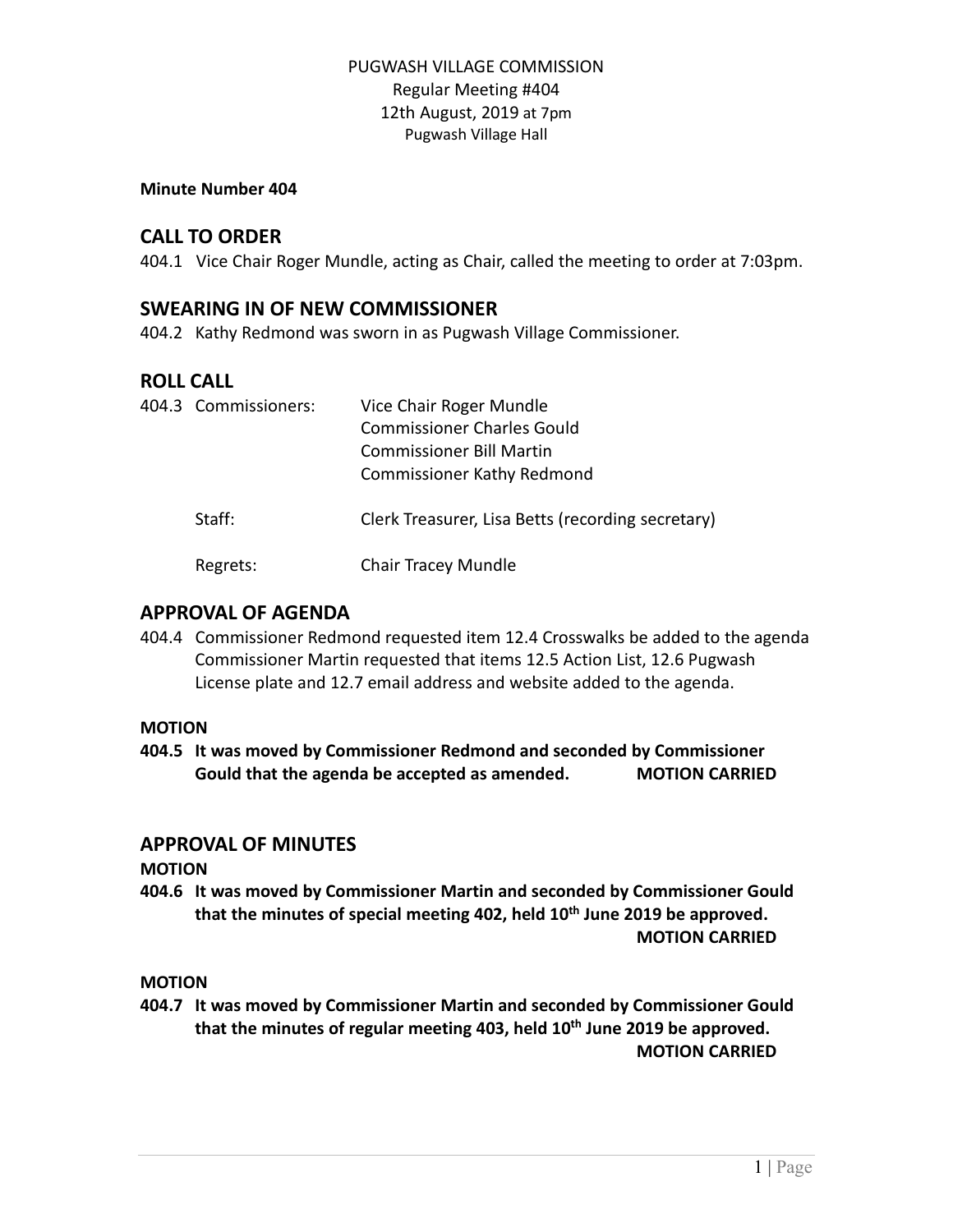# **BUSINESS ARISING FROM THE MINUTES**

- 404.8 The water cooler provided by WSP Engineers has been installed. Staff are recording the "bottle counter" weekly to measure its use. The cooler is intended for personal water bottles only.
- 404.9 A letter of support has been sent to the Sunrise Trails ATV Club

### **PRESENTATIONS**

404.10 The Clerk explained that there is a current shortfall of funds to pay all bills from APM Construction for the Pugwash Harbourfront Centre. The final amount due is yet to be determined by negotiation. Funding due includes a holdback by ACOA and a substantial refund of HST. There will still be an amount ot covered that could be paid with a short term loan.

Jason Haughn of Municipal Affairs gave a review of the process required to secure a Temporary Borrowing Resolution (TBR) approved by the Minister of Municipal Affairs as set out in the Municipal Government Act. For a Village to borrow money, two weeks notice must be given for a public meeting of electors to make a resolution from the electorate. A guarantee from the Municipality is also required. The request for a TBR is then processed within the NS Department of Municipal Affairs for authorization, or not.

The Commissioners asked how the vote would actually be made and what constituted a majority. There was a concern about how legitimate electors could be identified and registered to vote. If the Municipality is able to secure a loan directly, then this process may be unnecessary. The possibility of this will be confirmed.

Commissioner Martin asked about a grant application from NS Dept. Culture, Community and Heritage for funding help with physician search and retention and whether the Pugwash committee qualified as "a municipality"? The suggestion was to apply as a Municipality.

Note: A five minute recess was held.

# **CORRESPONDENCE**

#### **Pugwash and District Volunteer Fire Department**

404.11 Request for funding. Commissioner Martin stated that funds from donations and the upcoming fishing tournament are to go towards a rescue boat.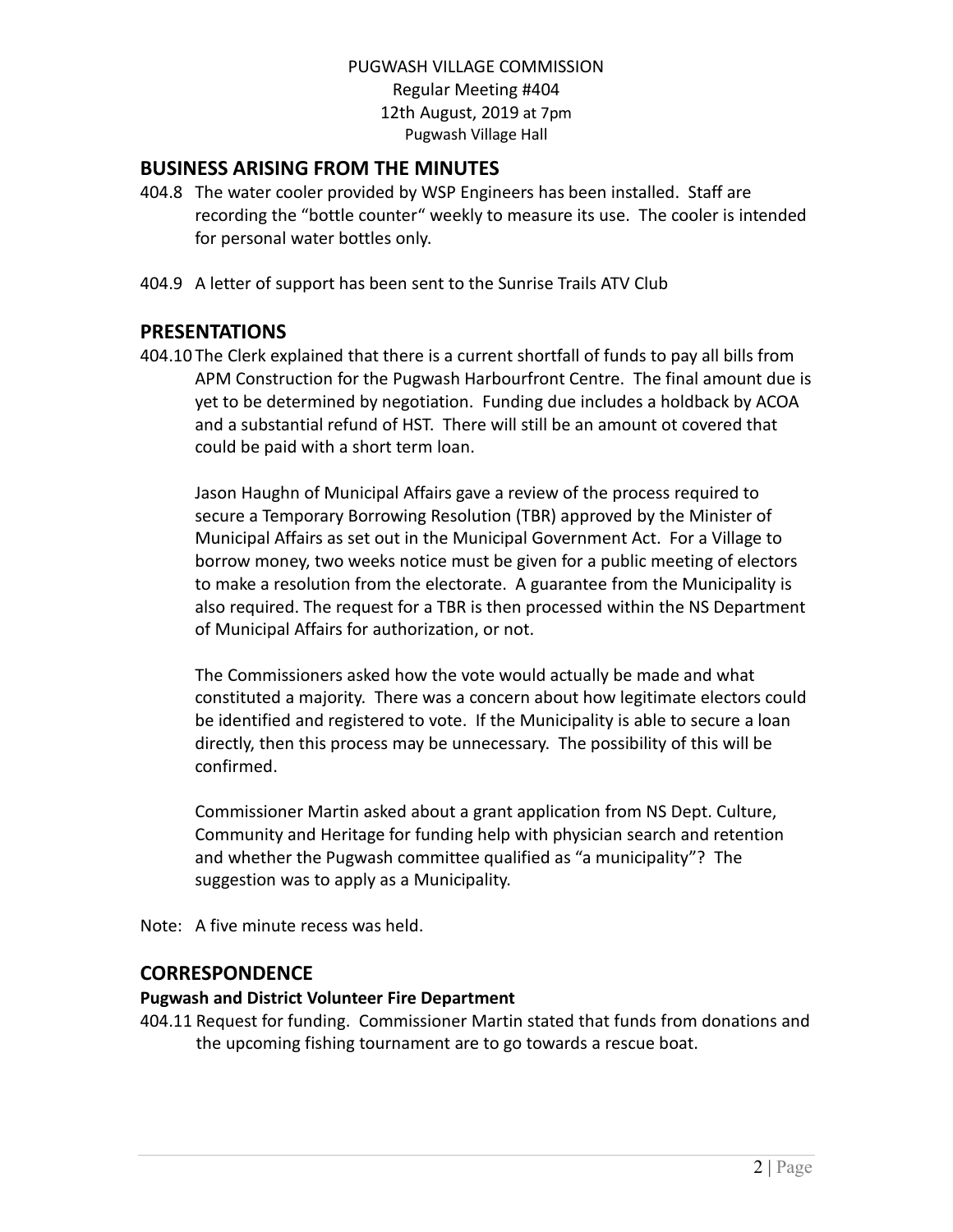#### **MOTION**

# **404.12 It was moved by Commissioner Redmond and seconded by Commissioner Gould that the Village should donate \$1,500 to the fire department. MOTION CARRIED**

### **Communities in Bloom (CIB)**

404.13 Letter requesting the Commission to pay an arborist to take down two large trees in Eaton Park and to replace or add new trees in selected areas. The Commission agreed that the two trees in question may require removal but did not see room in the current budget to employ an arborist to do this or conduct other tree care on Village property. There was a concern about too many trees being planted in Eaton Park as they could adversely affect the view plane of the harbour. The Clerk reported that there is already a plan in place to deal with the two older trees and their replacement. Two apple and two pear trees have very recently been planted next to the community garden on Prince Albert Street.

#### **MOTION**

# **404.14 It was moved by Commissioner Martin and seconded by Commissioner Redmond that the Village should obtain additional quotes to remove the two largest and oldest maple trees in Eaton Park. MOTION CARRIED**

- 404.15 Commissioner Martin asked that the decision on hiring an arborist be deferred until a similar request to the Municipality was resolved.
- 404.16 Request from CIB to cost share in the annual Pugwash Volunteer Appreciation Luncheon on September 19<sup>th</sup>.

#### **MOTION**

- **404.17 It was moved by Commissioner Redmond and seconded by Commissioner Gould that the Village will cost share in the luncheon up to a value of \$400. MOTION CARRIED**
- 404.18 Promotional material and a letter from the mayor of Yarmouth inviting representation from the Village to attend the Communities in Bloom National Symposium in September.

#### **Northumberland Tennis and Pickleball Association (NTPA)**

404.19 The Clerk reported that the tennis and pickleball courts have been very active this summer with a recent clinic of 24 attendees. The association has sent a letter (dated June  $30<sup>th</sup>$ ) to share some information about the association and awareness of pickleball's popularity and benefits as a sport and a request for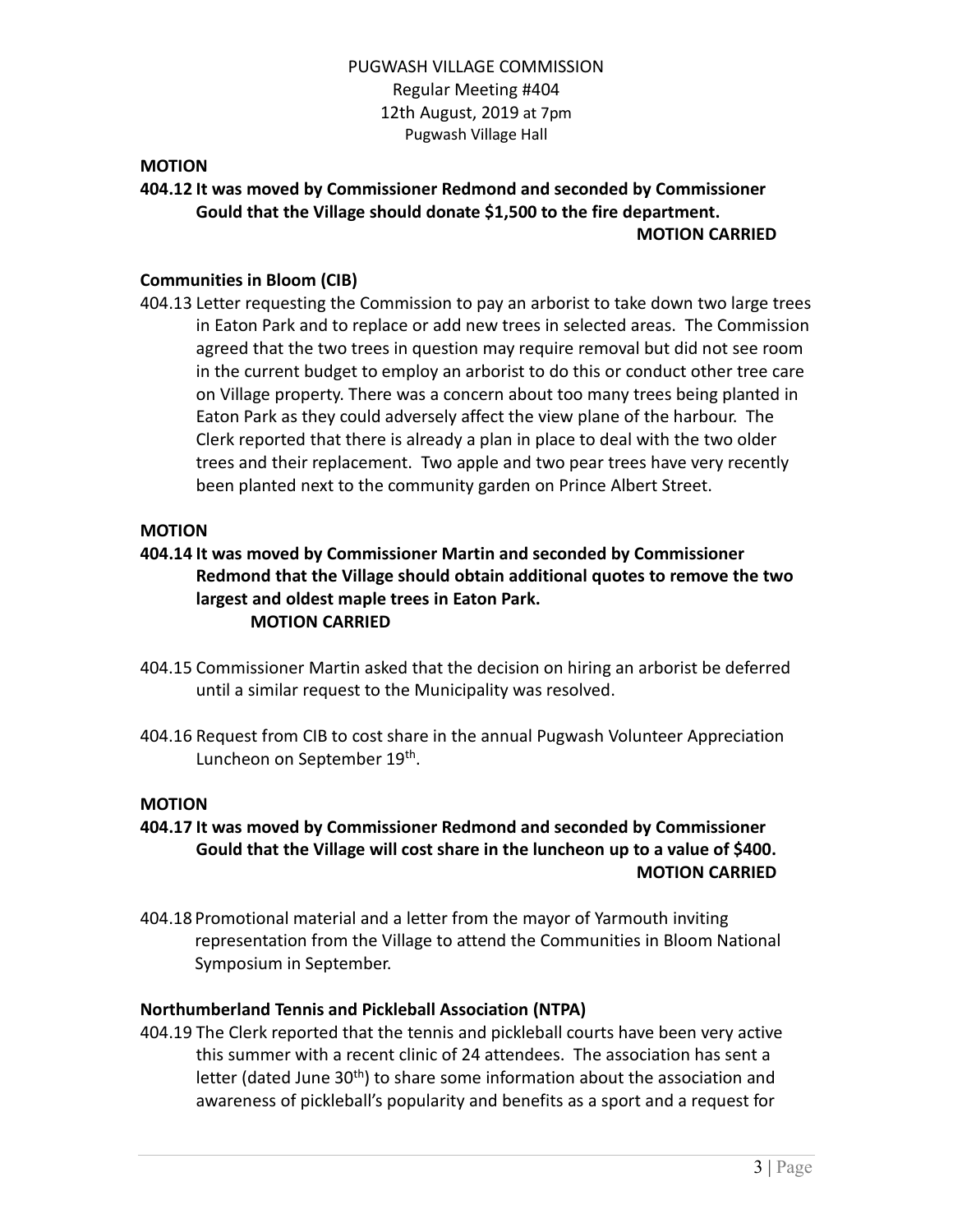funding. The NTPA proposed to purchase four pickleball nets, paint and materials to add lines to create four courts, racquets and balls and a storage bin and requested some financial assistance from the Village. The Clerk approved the new lines at the beginning of the season. There was some concern from some commissioners that young basketball players may be crowded out of their courts.

Commissioner Martin asked if the lines were already installed. The Clerk confirmed they were. Commissioner Martin asked why the Commission was being asked to change in use of the courts when it was already done. The Clerk said the lines were applied on the basketball side which will fit four pickleball courts. The equipment has been purchased by the association and the request is for some reimbursement. Commissioner asked why the Clerk allowed for a change in use of the courts without going through the Commission first? The Clerk responded that this was considered a maintenance item which is budgeted and added the pickleball lines were in addition to, not instead of, the basketball lines. Commissioner Redmond said that the two sports (pickleball and basketball) are played at different times of day. The young people playing pickup basketball are not being crowded out of the courts. There is no organized basketball time that is impacted. The Clerk said there is a procedure to follow if there is conflict in usage time of the courts. This has only had to be used once in several years.

Commissioner Martin commented his concern that the language from the NPTA suggested ownership of the courts. The Clerk reminded the meeting that this letter had been sent several weeks ago and the relationship between the Village, its staff and the NTPA was greatly improved since then. They had already been reminded that the courts are not theirs, but Village property, and that was now understood. Commissioner Martin did not accept this as being accurate. He said that he was being constantly berated by people claiming the Village has not fixed the tennis courts and they have a large association which includes very few Village residents. He said he did not think the relationship with the NTPA was improved and he was disturbed that they had made arrangements that limit the use of the courts to other users.

Commissioner Redmond said that the court use is not reduced, the players know which of the lines in their court apply to them. Commissioner Redmond added that, from the language used in the request, the association should be reminded that they do not own the courts.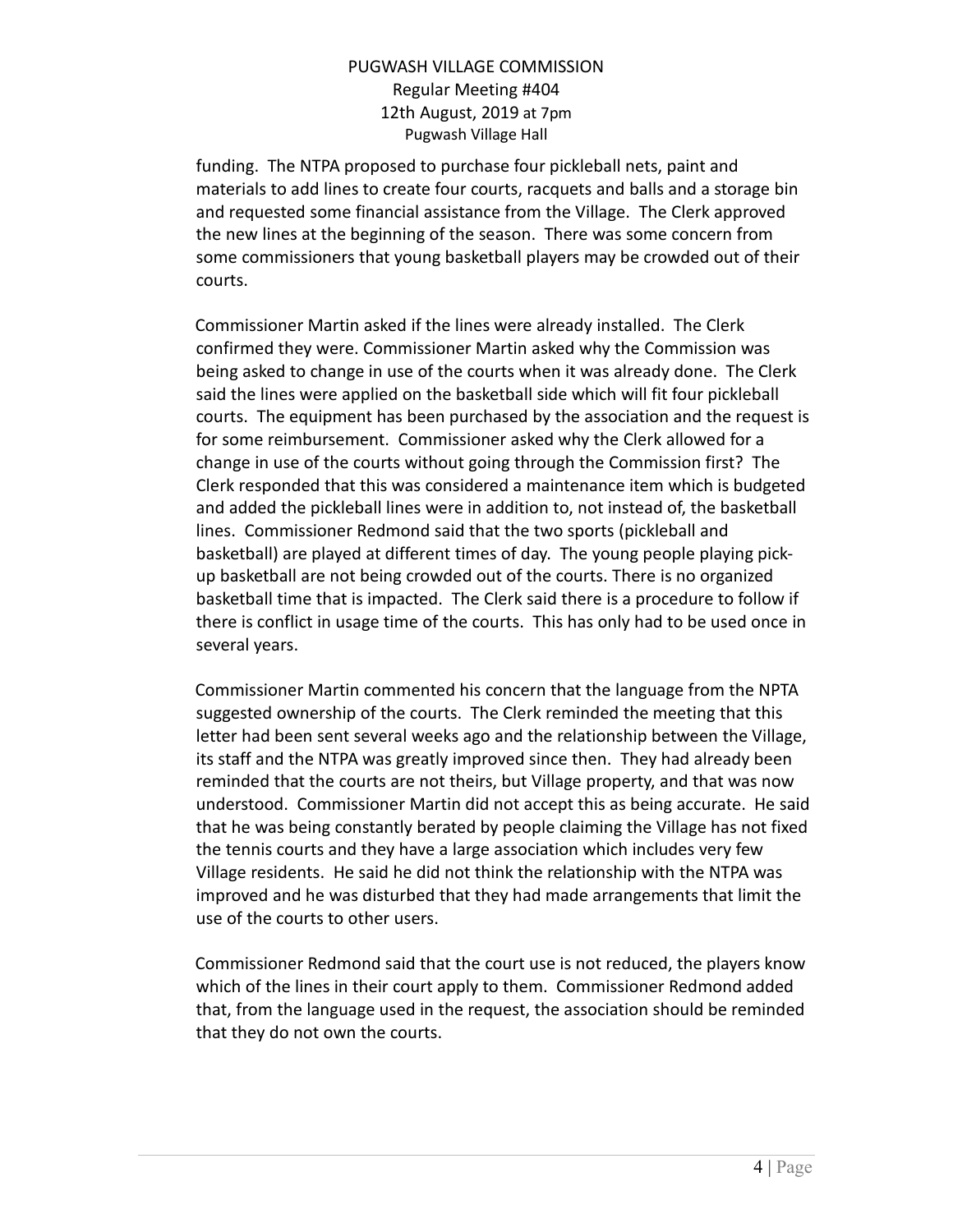The Clerk confirmed that of a budget of \$1,200, less than \$400 of it had been used on the courts. Commissioner Redmond said that the maintenance budget already approved should allow the Clerk to use those funds for that purpose. Commissioner Martin felt that this should not include equipment and that the budget was already spent. Commissioner Redmond said that the group should be told that they should make any future request before the next budget is passed.

# **MOTION**

# **404.20 It was moved by Commissioner Redmond and seconded by Commissioner Gould that the Village grant \$500 to the Northumberland Tennis and Pickleball Association for pickleball equipment. MOTION DEFEATED**

#### **Cyrus Eaton Elementary School**

404.21 Thank you card sent to the Commission for the bursary sent in June.

### **Pugwash District High School**

404.22 Thank you card sent to the Commission for the scholarships sent in June.

### **St George's Anglican Church**

404.23 Letter asking the Commission if it would be interested in acquiring any or part of the church property by purchase or lease.

#### **MOTION**

# **404.24 It was moved by Commissioner Redmond and seconded by Commissioner Gould that the Village was not interested in acquiring any of the Anglican Church property. MOTION CARRIED**

# **COMMITTEE REPORTS**

#### **Treasurer's Report**

404.25 The Clerk presented the most recent financial statements, adding that the Village is reaching the end the of the most financially heavy period for expenditures as summer staff adds to payroll expenses. Commissioner Martin questioned some expenses and asked if the Audit Committee could meet to review expenditures. The Clerk will call a meeting of the Audit Committee.

# **MOTION**

**404.26 It was moved by Commissioner Martin and seconded by Commissioner Gould to receive the Treasurer's report as presented. MOTION CARRIED**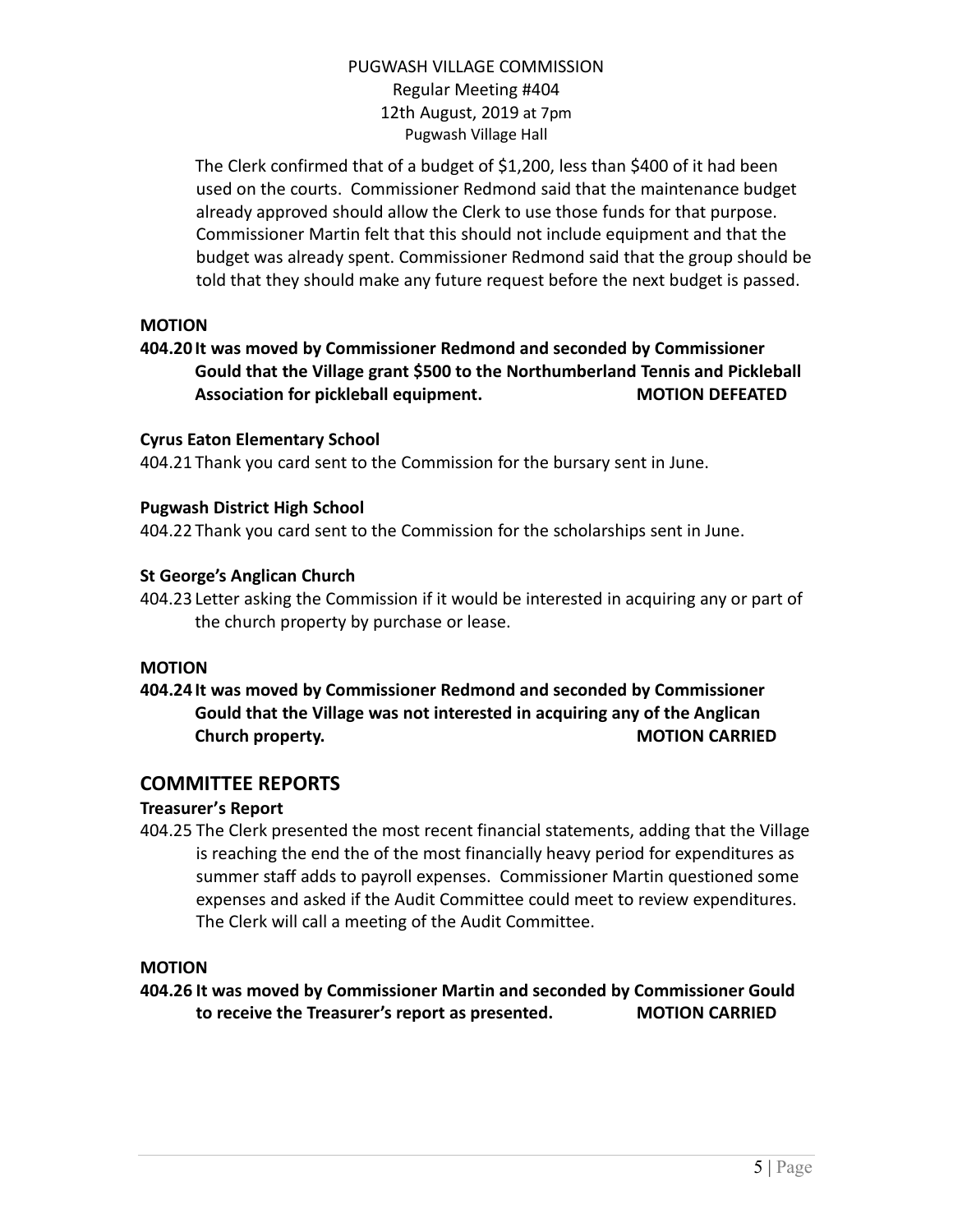### **Municipal Water Supply**

404.27 Letters from the Municipality giving payment options for the payment of the local improvement charges for municipal water supply have been received. The options given are to either pay the entire amount of \$4,054 per service or pay over ten years at 2.98% per annum with the annual tax bill of a sum of \$461.03 per service. The Clerk will investigate when the option is taken to make payment by installments, if the Village can later make any lump sum payments.

#### **MOTION**

# **404.28 It was moved by Commissioner Redmond and seconded by Commissioner Gould to arrange to pay the local improvement charges over 10 years. MOTION CARRIED**

#### **Pugwash Harbourfront Centre (PHC) - Open House**

404.29 The Clerk said there was a concern allowing barbecues in the park, certainly outside of an organized public event. Commissioner Martin said that he considered that here were already too many restrictions on the use of the park and stage and that it should be free to use. Commissioner Martin claimed that access had been denied or made difficult to certain users that had used Eaton Stage for many years.

Commissioner Redmond asked if there was dedicated personnel looking after the building. The Clerk reported that there is no one yet in this position, but this is certainly a position that could be created to keep the building booked with events and maintained. The Clerk added that there has been no restriction of use of the PHC except that now keys must be signed out. Currently, keys can be signed out and returned to the Visitor Information Centre.

Compilation of a usage and care policy is in progress, using information gathered from many similar facilities. Commissioner Mundle added that the policy should include that barbecues not be used within a certain distance of the stage.

The Clerk said a proposal she was working on a proposal that would suggest using income from the Gathering of the Clans to fund free use by non-profit groups the rest of the year. This would be a significant philosophic change of the purpose of the Gathering of the Clans.

404.30 There will be an **Open House** be held for the public to view the interior of the PHC on Sunday, August 25th. This will be a run-up to Gospel in the Park event later in the afternoon. Commissioners and staff will be on hand to answer questions and assist the public.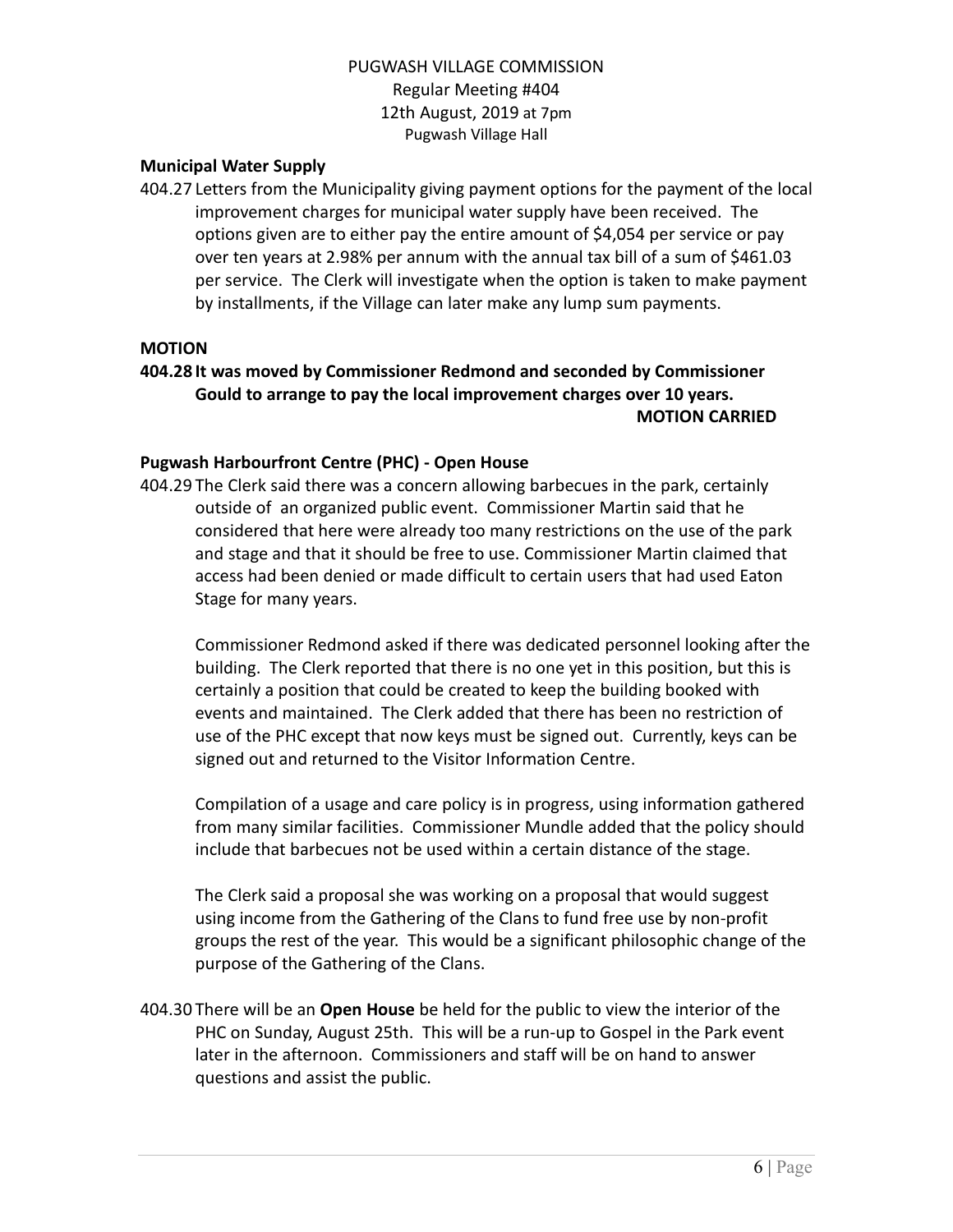### **Communities in Bloom (CIB)**

404.31Nothing additional to report other that already covered in Communications.

### **Gathering of the Clans**

404.32 The Commissioners commiserated on the poor weather on July 1st. The formally health bank balance is now down to \$15,000 due to a \$40,000 gift to the Village to go towards the cost of the PHC and a loss of \$15-20,000 gate from this year's wash-out. The Clerk/Coordinator did mention the importance of sponsors in this kind of situation. The Commissioners agreed that they should be thanked for their support in particular.

### **Physician Search & Retention**

404.33 Commissioner Martin reported that there is some information that must remain confidential but could say that two prospective physicians have been shown around Pugwash recently. Neither chose to move to the area to practice. Two more visits are forthcoming. The committee is working hard to discover what prospective doctors are looking for and their interests and see if these can be accommodated. There is a great difficulty in competing with more prosperous areas.

### **Visitor Information Centre (VIC)**

404.30An interim report was presented by staff. The most recent selection of information rack cards was presented. This is a project in progress. Commissioner Martin recommended including them for viewing on the village website. VIC summer staff will soon be returning to university. Any offers to volunteer at the site are welcome.

# **MOTIONS**

404.31 The Commission deferred the decision to start borrowing proceedings with Municipal Finance Company. They requested to meet with the Municipality staff, to explain the additional charges as seen the Notices of Contemplated Change from APM Construction and then meet with APM. No motion was made.

# **NOTICE OF MOTIONS**

404.32 None

# **NEW OR OTHER BUSINESS**

#### **Association of Nova Scotia Villages**

404.33A regular meeting of the ANSV will be in Bible Hill on August 16th at 11am.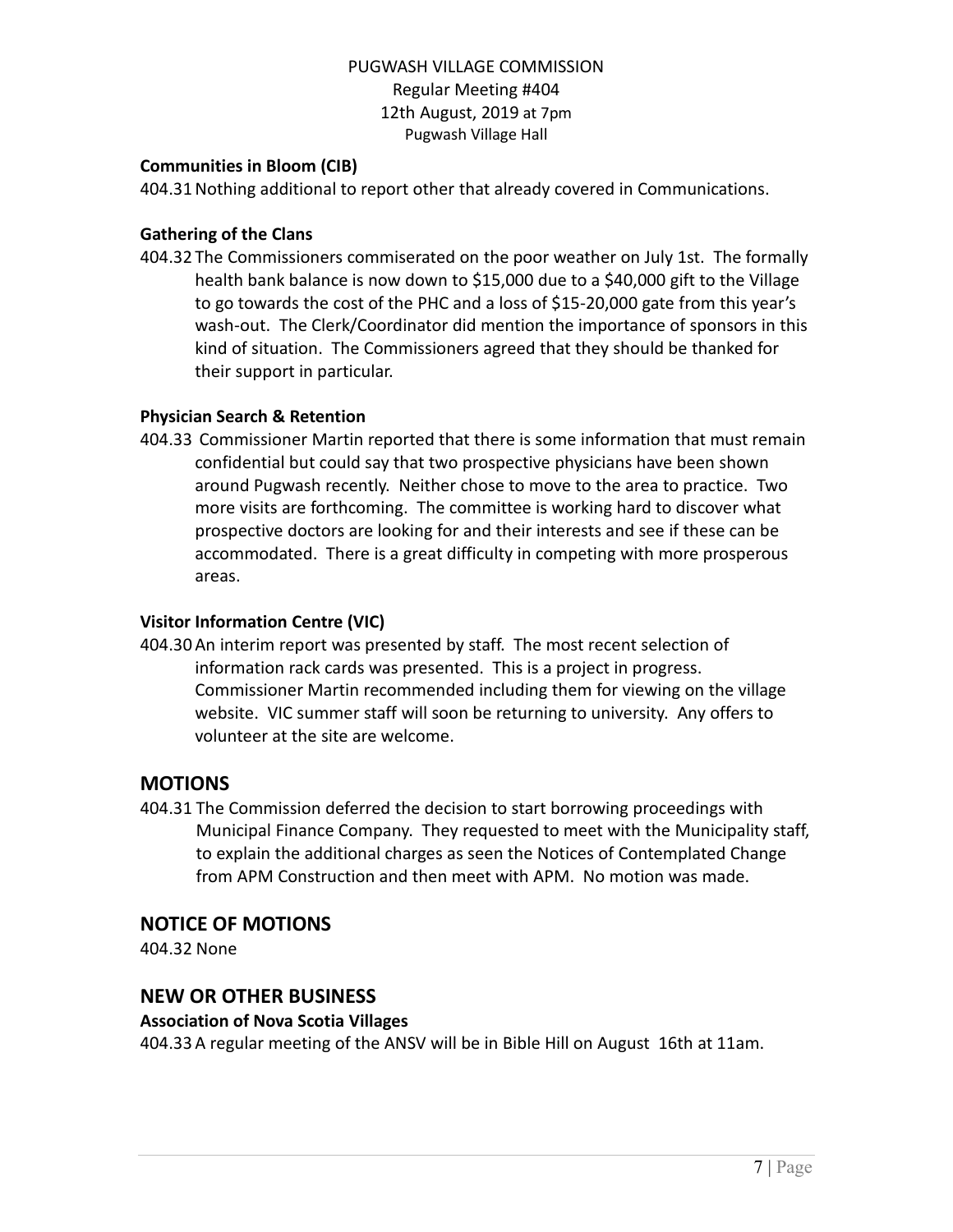404.34 The ANSV Conference and Annual General Meeting will be in Tatamagouche on September 20th and 21st. At least three Commissioners will attend some of the conference.

# **Old Fire Hall - evaluation**

404.35 The Pugwash Co-Op may be sold to Sobeys next month. In anticipation of a potential offer from Sobeys to purchase the old fire hall building, the Clerk will investigate its value and the cost to build a new public works building. The Municipality will be approached to discover if there is enough land to build on the Prince Albert (Community Garden) property, which is a double Village lot.

#### **Crosswalks**

#### **MOTION**

**404.36 It was moved by Commissioner Redmond and seconded by Commissioner Gould that the Village is to contact NS Department of Transportation to ask for an improvement of the poor visibility of the crosswalk on Durham Street near the Russell Street intersection and the one on Church Street near Queen Street intersection**. **MOTION CARRIED**

#### **Action List**

404.37 Commissioner Martin requested that an Action List be included in the agenda package sent out before regular commission meetings. The Clerk will develop a list to be sent with the agenda and also include it with draft minutes.

#### **MOTION**

**404.38 It was moved by Commissioner Martin and seconded by Commissioner Gould that and Action List be implemented and included as part of the agenda package. MOTION CARRIED**

#### **Pugwash License Plate**

404.39 Commissioner Martin reported that past chair Harold Patterson had complained that the price of the Village license plate had doubled from \$5 to \$10. This change of price listing has been changed in later editions of the June village newsletter. The Clerk explained that the price had changed because the previous supplier was out of business and the new price reflected the new supplier's prices. The Clerk also added that Mr Patterson has his license plate already and has paid \$5 for it. Commissioner Redmond said she would pay for the license plate.